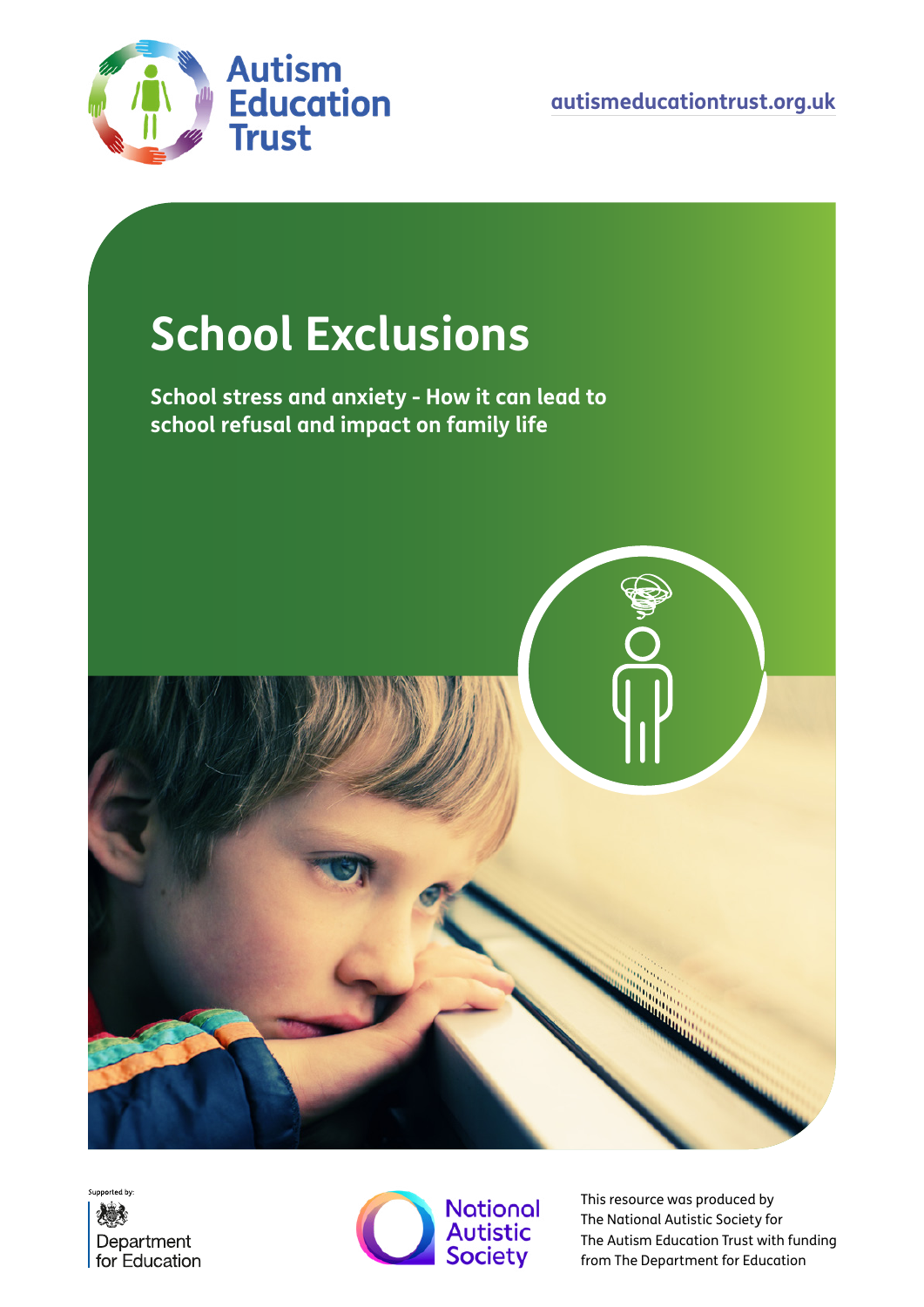#### **Introduction**

Autistic pupils can find navigating the social world of school confusing and difficult. Although they may appear to be coping at school, autistic pupils can experience high levels of stress and anxiety.

Often their emotions remain bottled up until the end of the school day and released when they are at home, as here they feel fully loved and accepted. Families can see different behaviour at home to that at school and this can be distressing and even endanger families.

If the triggers for this behaviour are not identified and addressed at school, it can lead to regular school refusal and mental health difficulties.

Here, we look at school life, and how that can impact on an autistic pupil's differences and behaviour. We also talk about some common reasons for increased stress and anxiety together with strategies to overcome barriers to inclusion.

All pupils on the autism spectrum have differences in:

#### **• Communication**

Differences in understanding and expressing [communication](https://www.autism.org.uk/about/communication/communicating.aspx) and language, with skills ranging from individuals who are highly articulate (but may lack understanding) to others who may be non-verbal.

#### **• Social understanding**

Differences in understanding social behaviour and the feelings of others, which informs the development of friendships and relationships.

#### **• Sensory processing**

Differences in perceiving sensory information. Hypo (low sensitivity), hyper (high sensitivity) to touch, sight, hearing, smell, taste, vestibular inner ear (balance), proprioceptive (body awareness)

#### **• Interests and information processing**

Differences in perception, planning, understanding concepts, generalising, predicting, managing transitions, passions for interests and ability to absorb auditory or spoken information.

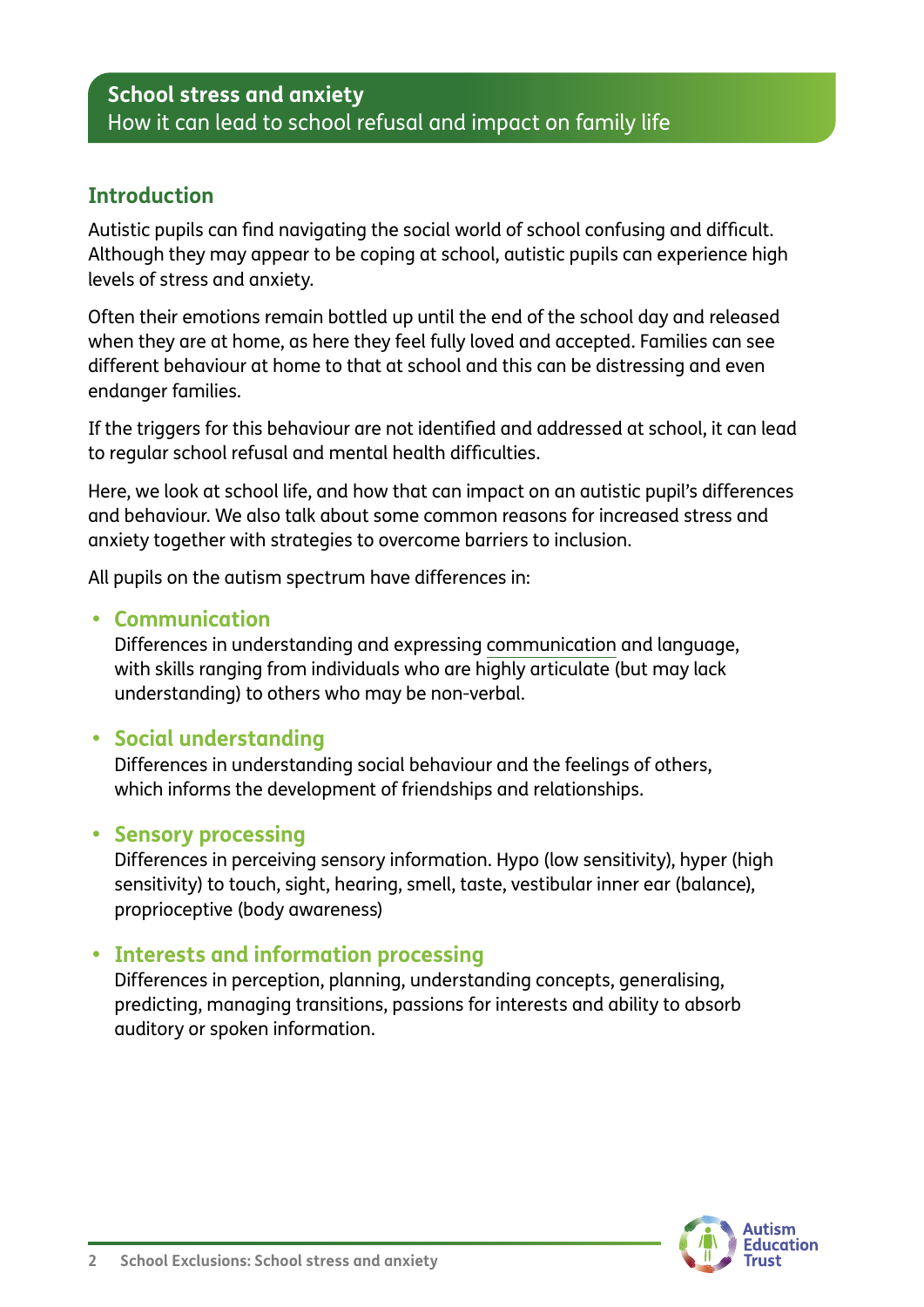## **School life – how it impacts on an autistic pupil's differences and behaviour**

It's vital to understand why a pupil may be behaving in a way that is causing concern. By doing this you can make reasonable adjustments and provide the appropriate support to reduce or replace that behaviour and avoid school refusal. This can also help families who see [different behaviour at home to that seen in school](https://www.autism.org.uk/advice-and-guidance/topics/education/different-behaviour-between-school-and-home).

There is no 'one size fits all' approach for autistic pupils. Each is an individual and the same [behaviour](https://www.autism.org.uk/advice-and-guidance/topics/behaviour/distressed-behaviour/all-audiences) observed in a number of autistic pupils may have different causes or functions. It's important to interpret a pupil's actions from their perspective.

## **Common reasons for increased stress and anxiety**

- **•** Transitions between lessons (noisy, crowded corridors).
- **•** [Unstructured times](https://www.autism.org.uk/advice-and-guidance/topics/education/difficulties-break-times/teachers) of day (break, lunchtimes).
- **•** [Sensory](https://www.autism.org.uk/sensory) overload and/or fear of specific sounds.
- **•** Working cooperatively in groups or team games in PE.
- **•** Misunderstanding sarcasm, 'banter', 'dares'.
- **•** Social issues friendships, bullying, teasing, love, emotion.
- **•** Lack of personal space.
- **•** Unexpected [change](https://www.autism.org.uk/advice-and-guidance/topics/behaviour/dealing-with-change/all-audiences) to the timetable.
- **•** Coping with the curriculum and striving for perfection.
- **•** Being away from the familiar routines, family and home.
- **•** Disliking a particular member of staff or subject.
- **•** [Difficulties processing](https://www.autism.org.uk/advice-and-guidance/topics/behaviour/organising-and-prioritising/all-audiences) instructions and misunderstanding what is required.

## **Strategies to overcome barriers to inclusion**

#### **Individual pupil**

- **•** Listen to what an autistic pupil thinks about their experiences at school. Ask how their day has been, but give closed options to avoid an ambiguous 'OK'.
- **•** Have a home/school communication book.
- **•** Use a behaviour diary to identify if there is a pattern to absences from school and incidents at home. Is the pupil trying to avoid a particular situation, lesson or person that causes them anxiety?
- **•** Use [visual stress scales](https://www.autismeducationtrust.org.uk/shop/i-t4t/) eg a stress thermometer, or a traffic light system to help pupils regulate their emotions.

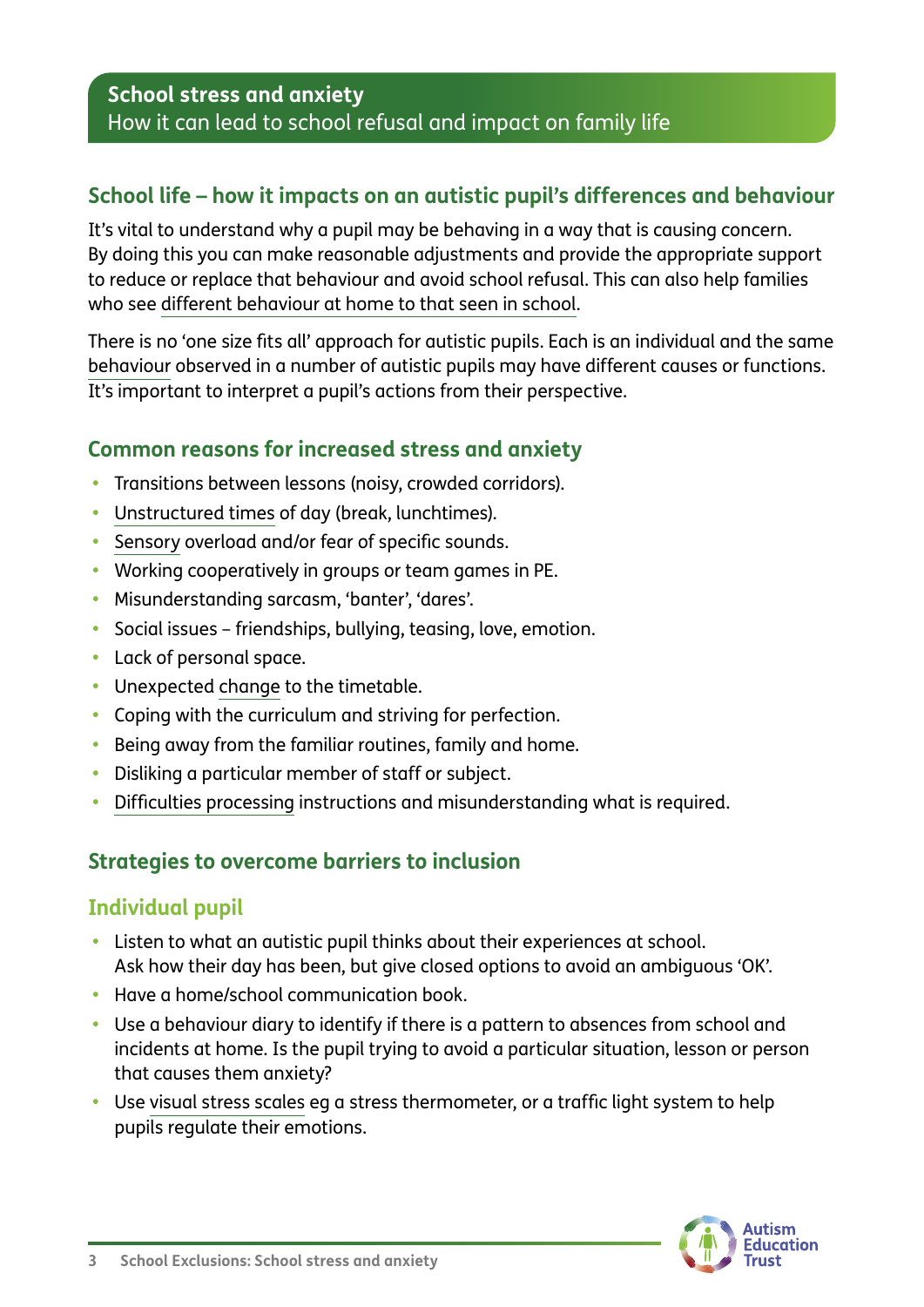- **•** Ask a pupil to determine the severity of ['bullying](https://www.autism.org.uk/advice-and-guidance/topics/bullying/bullying/teachers)' incidents using a visual scale, with incidents rated 1-10 according to their severity. Report those above an agreed point in line with the school's anti-bullying policy.
- **•** Think about the impact of any co-occurring conditions that an autistic pupil may have eg learning difficulties, epilepsy, ADHD, visual or hearing impairments or problems with mental health.
- **•** Consider that they may also have [disturbed sleep](https://www.autism.org.uk/advice-and-guidance/topics/physical-health/sleep) patterns and problems with [eating](https://www.autism.org.uk/advice-and-guidance/topics/behaviour/eating) and [toileting](https://www.autism.org.uk/advice-and-guidance/topics/behaviour/toileting/parents) routines which can significantly affect their wellbeing.
- **•** Work with the individual pupil to identify strategies which will help to reduce stress.
- **•** Make reasonable adjustments at the end of the school day, such as allowing time for the pupil to engage in their own special interest activity or letting them leave before other pupils, if necessary.

# **Building relationships**

- **•** Arrange for a member of staff with whom the pupil has a good relationship to meet them at the school gate, their parent's car or from other transport.
- **•** Build a good relationship with the pupil to support their learning and sense of wellbeing. However, avoid over dependence on one member of staff.
- **•** Support autistic pupils to build relationships with peers.
- **•** Work with families to develop a morning and after school routine (encourage use of [visual schedules](https://www.autism.org.uk/advice-and-guidance/topics/communication/communication-tools/visual-supports), down time after school and strategies to relieve stress eg exercise, trampoline or punch bag).
- **•** Work with other professionals, including education welfare. Ensure that they're all aware of the impact that the confines of school has on the autistic pupil and how that can cause anxiety and stress to them and their family.
- **•** Organise [autism awareness training](https://www.autismeducationtrust.org.uk/training-programme/) for all staff, including lunch time supervisors.
- **•** Use personal, social, health and economic education (PSHE) lessons and assemblies to teach all pupils about accepting diversity and difference, including disabilities. A general assembly to [teach autism awareness](https://www.autism.org.uk/get-involved/raise-money/world-autism-awareness-week/free-learning-resources-for-your-school) may avoid a particular pupil feeling uncomfortable.
- **•** Ask parents what their priorities are for their child. You can use the AET parents' guide: ['Working together with your child's school'](https://www.autismeducationtrust.org.uk/shop/parents-guide/).

## **Enabling environments**

You should identify any [sensory](https://www.autism.org.uk/sensory) differences an autistic pupil may have and consider how the physical and sensory environment will impact on their learning.

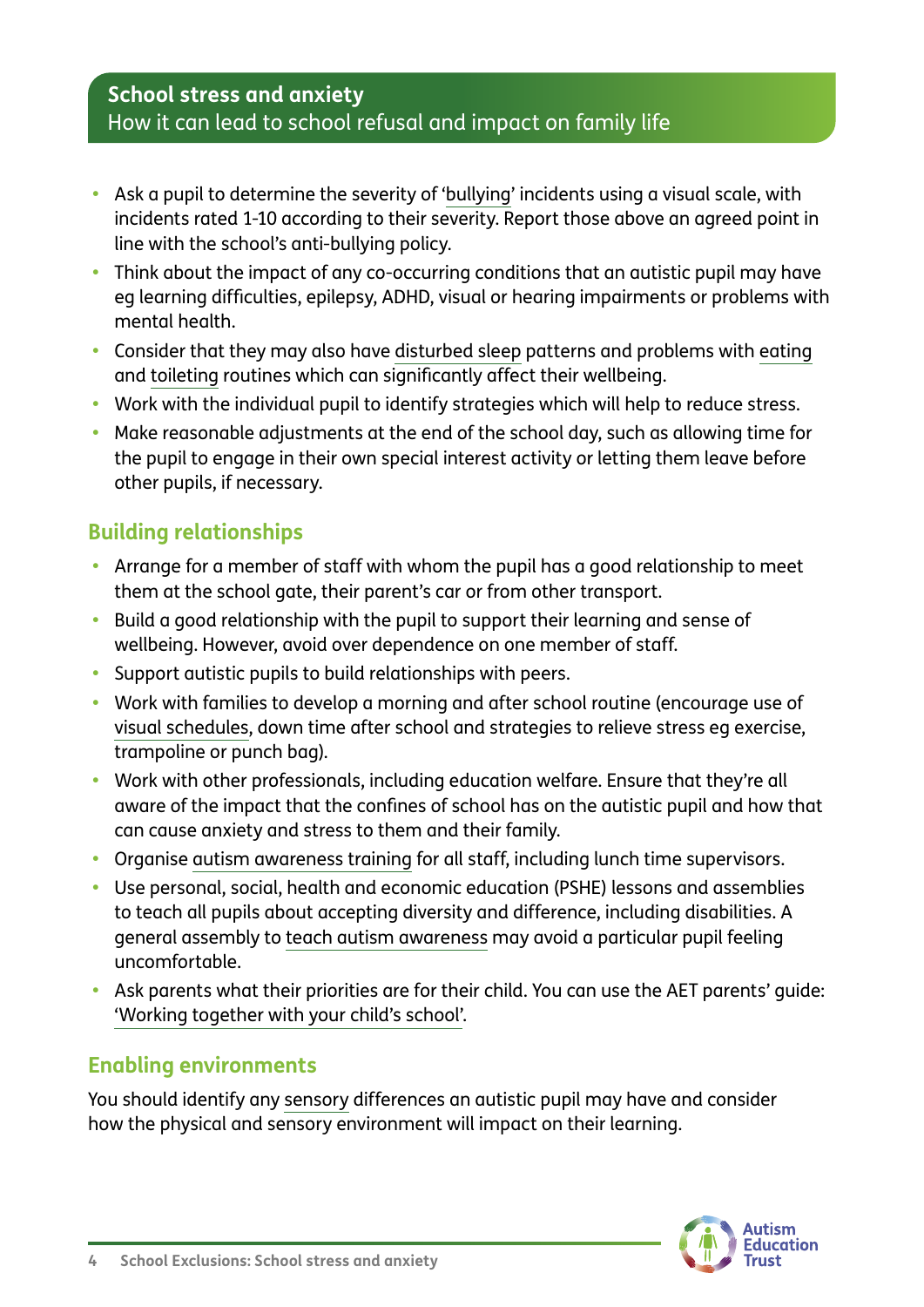With this in mind, you could:

- **•** Identify a quiet and safe place that an autistic pupil can use, giving them an exit or time-out card so that they can access this whenever they feel overwhelmed.
- **•** Provide a suitable work space in the classroom.
- **•** Identify which aspects of the school day or physical environment are causing anxiety.
- **•** Use a plan of the school and encourage the pupil to colour code areas where they experience difficulties.
- **•** Look at ways in which the communication style of school staff might be changed to make it easier for the autistic pupil to understand and learn.

# **Curriculum & Learning**

- **•** Consider a short-term part time time-table to avoid school refusal, or to support a pupil who is returning to school after a period of school refusal.
- **•** Encourage the pupil to give a mark out of ten for each lesson. For those lessons they score low, ask them why.
- **•** Use intense interests to differentiate work so that it motivates the pupil. Consider making the curriculum meaningful and relevant to the pupil, addressing their aspirations and career options.
- **•** Allow time to focus on specific teaching of social and emotional skills.
- **•** Consider providing extra breaks during the course of the school day. Some pupils may need to be redirected to a different activity, have a quick run outside, or retreat to a quieter area of the school.
- **•** Consider the way that tasks are presented in class. Break down text into smaller chunks and have photocopies of a lesson's objectives and success criteria to help the pupil understand what they need to complete.
- **•** Differentiate tasks to make them achievable, but also sufficiently challenging.
- **•** Allow time for the pupil to [process information,](https://www.autism.org.uk/advice-and-guidance/topics/behaviour/organising-and-prioritising/all-audiences) such as instructions and questions.
- **•** Refer to the information on the [Education professionals](https://www.autism.org.uk/what-we-do/education-professionals) section of the NAS website. Professionals working in the field of autism can also sign up to [Autism Practice to](https://www.autism.org.uk/what-we-do/professional-development/autism-practice)  [receive free information and resources.](https://www.autism.org.uk/what-we-do/professional-development/autism-practice)

Listening to what pupils on the autism spectrum are thinking about their experiences at school is vital. For pupils who aren't able to tell us in ways which we can understand, the views of parents/carers and others who know them well are crucial.

By working together and developing an understanding of the pupil's needs and providing tailored support, barriers can be overcome and every autistic pupil can be enabled to enjoy school and fulfil their potential.